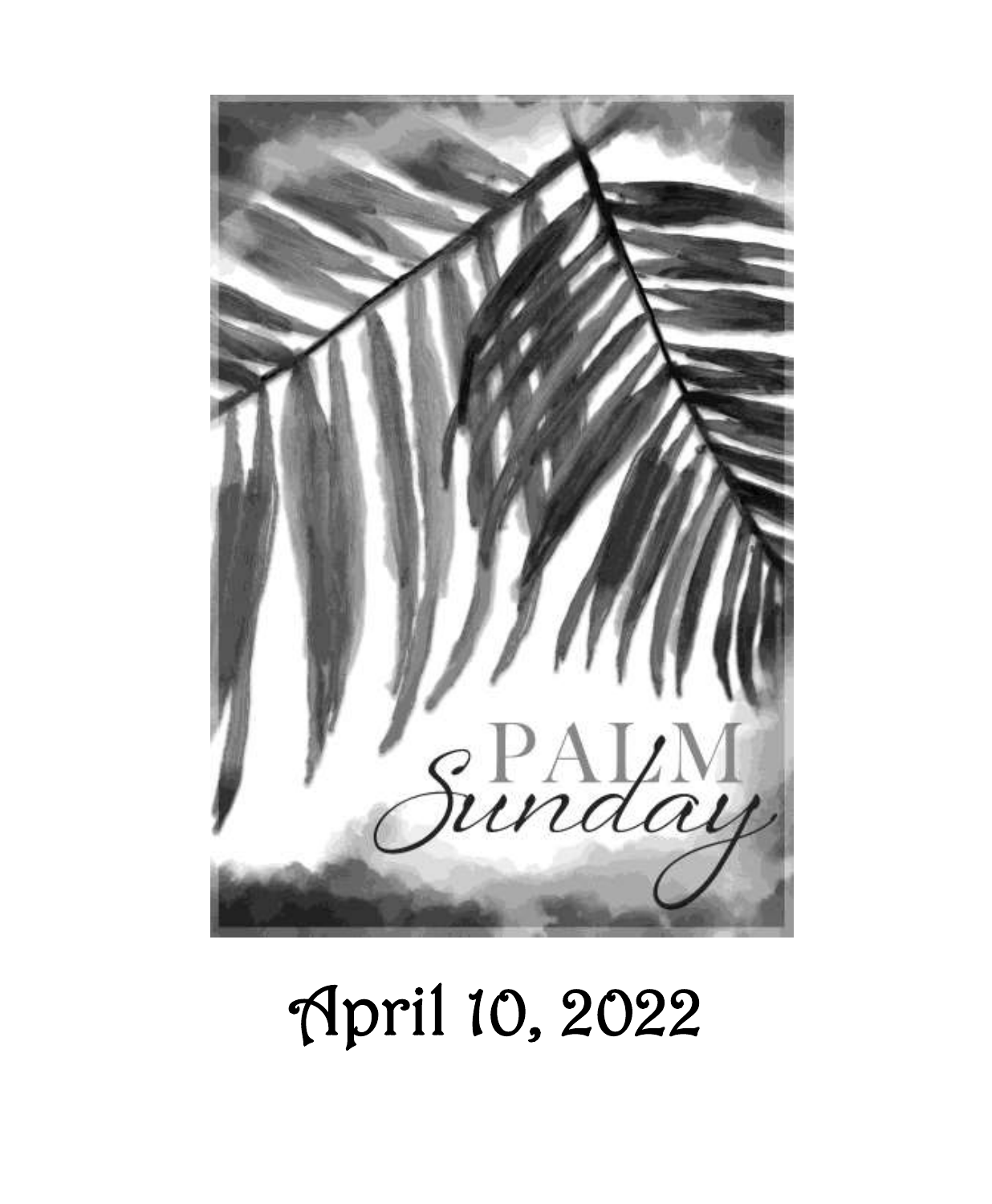### **HOLY TRINITY LUTHERAN CHURCH Lutheran Church – Missouri Synod**

**553 Ashmoor Avenue Bowling Green, KY 42101 Office # (270) 843-9595 Fax # (270) 843-7466**

[www.holytrinity-lc.org](http://www.holytrinity-lc.org/)

The Sermons are archived on our website. Check it out if you want to revisit the message.

**WORSHIP: 8:00 & 10:30 a.m. Ignite! & Bible Classes: 9:15 a.m.**

#### **WELCOME TO WORSHIP**

Hosanna! Blessed is he who comes in the name of the Lord! Let us worship King Jesus together as one body.

**TO OUR VISITORS:** We are delighted that you have joined us today. We pray that the service blesses you and invite you to worship with us again. If you are seeking a church family or would like to know more about Holy Trinity, please contact the Church Office at (270) 843-9595. We are here to serve you. Please use the attendance insert to provide your *Email, mailing address and phone number* so that we might extend a special welcome.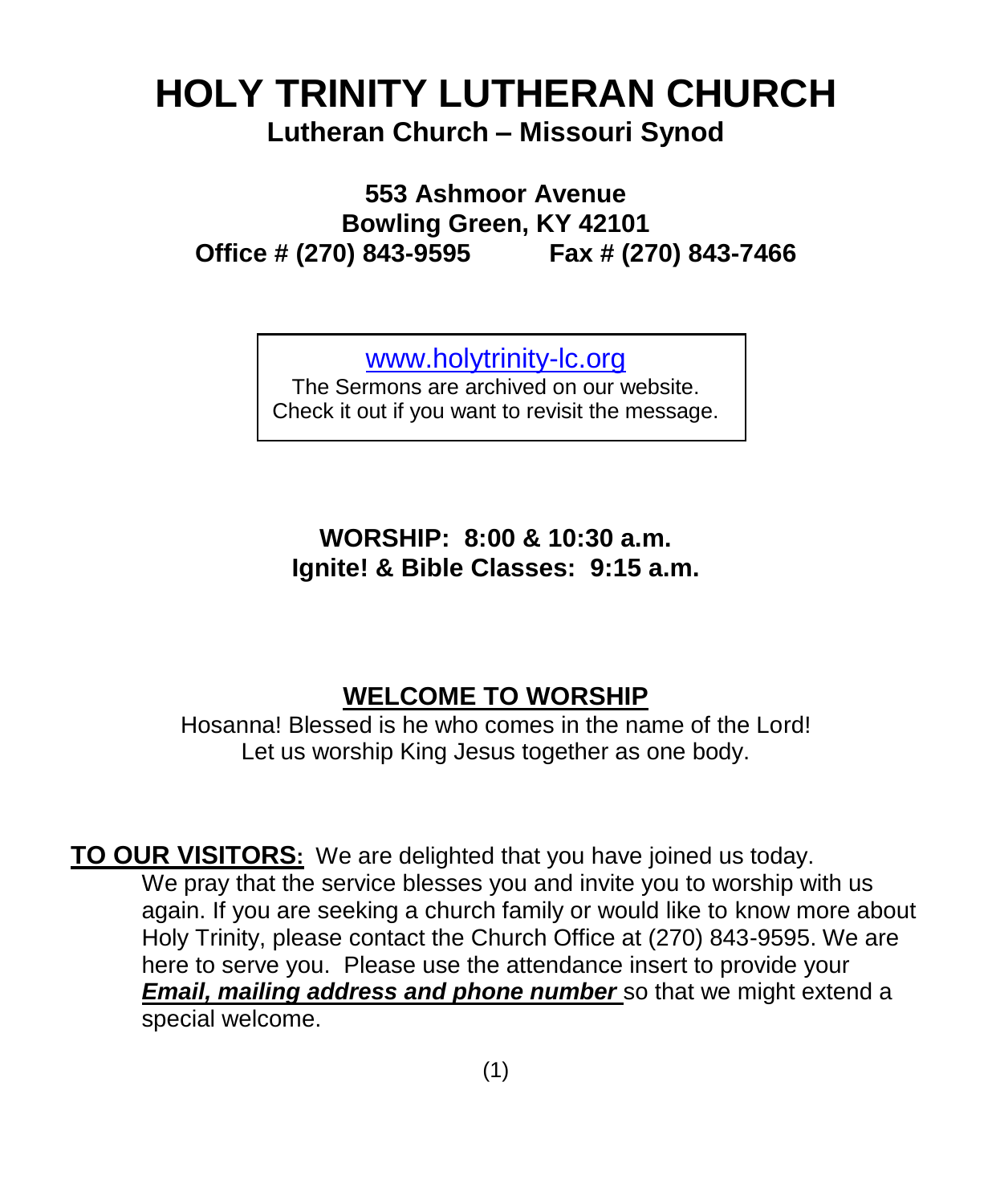**A NURSERY** is available for infants up to children starting Kindergarten. It is staffed from 7:45 to 11:45 a.m. Exit the sanctuary to the rear, and follow the hallway to the left, then turn at the first hallway to the right. Parents are welcome to worship with their children, but please use the nursery as needed. If you have any questions regarding the nursery please contact Laurie Seavey at (270) 991-1172.

**NOTE**: There is also a "nursing/cry room" just before the hallway to the nursery.

#### **CELEBRATING CHILDREN AT HOLY TRINITY LUTHERAN CHURCH:**

To the parents of our young children, may we suggest:

- Relax! God put the wiggle in children; don't feel you have to suppress it in God's house. All are welcome.
- Sit toward the front where it is easier for your little ones to see and hear what's going on at the altar. They tire of seeing the backs of others' heads.
- Quietly explain the parts of the service and the actions of the pastor, deacons, readers, acolytes, choir, etc.
- Sing the hymns, pray, and voice the responses. Children learn liturgical behavior by copying you.
- If you have to leave the service with your child, feel free to do so, but please come back. As Jesus said, "Let the children come to Me."
- Remember that the way we welcome children in church directly affects the way they respond to the Church, to God, and to one another. Let them know that they are at home in this house of worship.

**TO THE MEMBERS OF HOLY TRINITY:** The presence of children is a gift to the church and they are a reminder that our church is growing. Please welcome all children and give a smile of encouragement to their parents.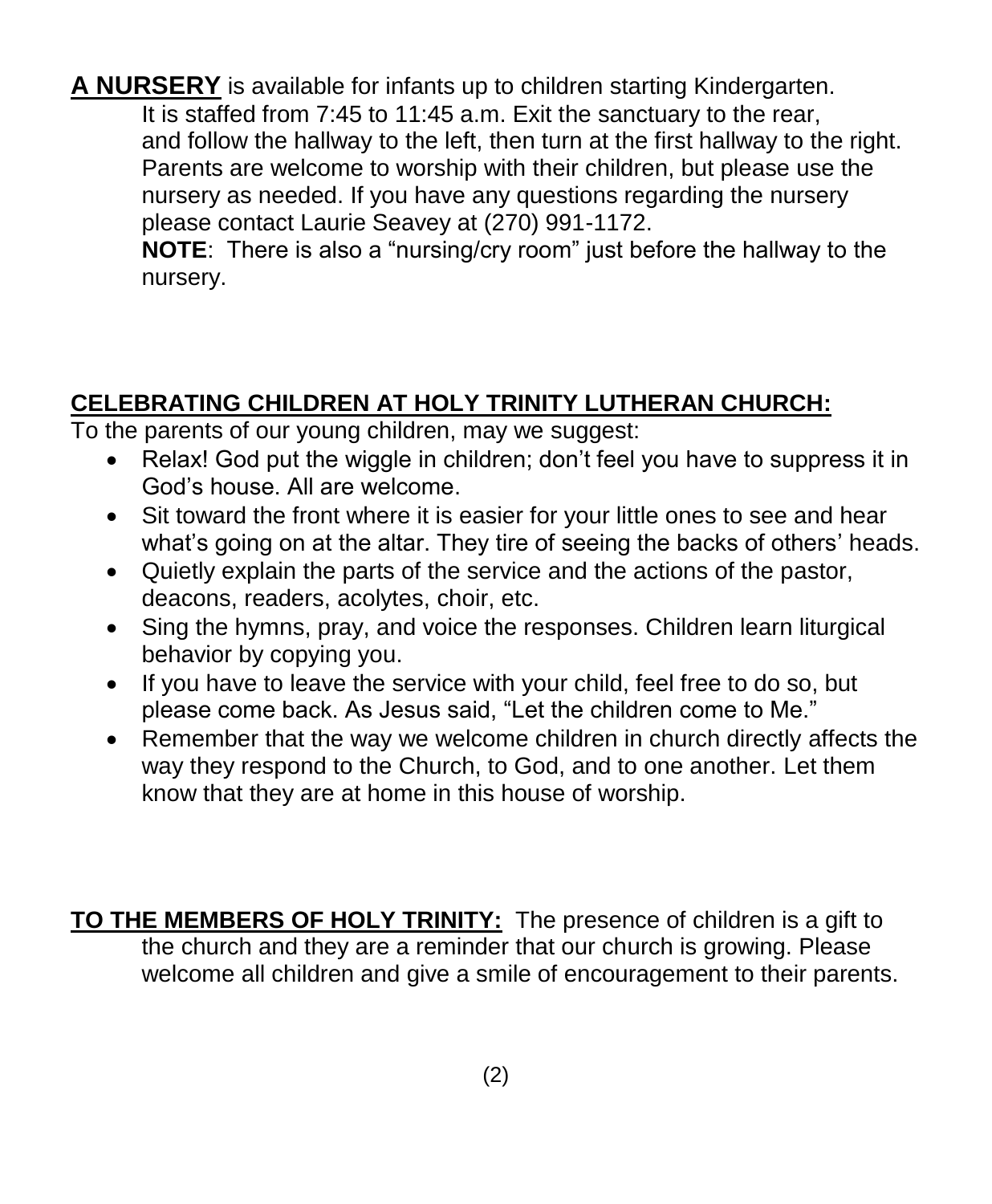**WORSHIP BAGS** for our young worshipers are located in the Narthex. Please use these as needed during worship.

#### **LARGE PRINT BULLETINS are available from the Ushers.**

#### **PALM SUNDAY April 10, 2022**

*Jesus, may we follow you throughout Holy Week with its complicated emotions, for you promise to meet us at the empty tomb.*

**PLEASE REMEMBER: Silence/Turn Off your cell phone** as you come into the Sanctuary to worship the Lord. While you are silencing your phone, we encourage you to 'check in' on Facebook that you are with us today. Thank you.

**PRELUDE** (10:30 service) **Judy Owens** "Hosanna, Loud Hosanna" "Crown Him with Many Crowns"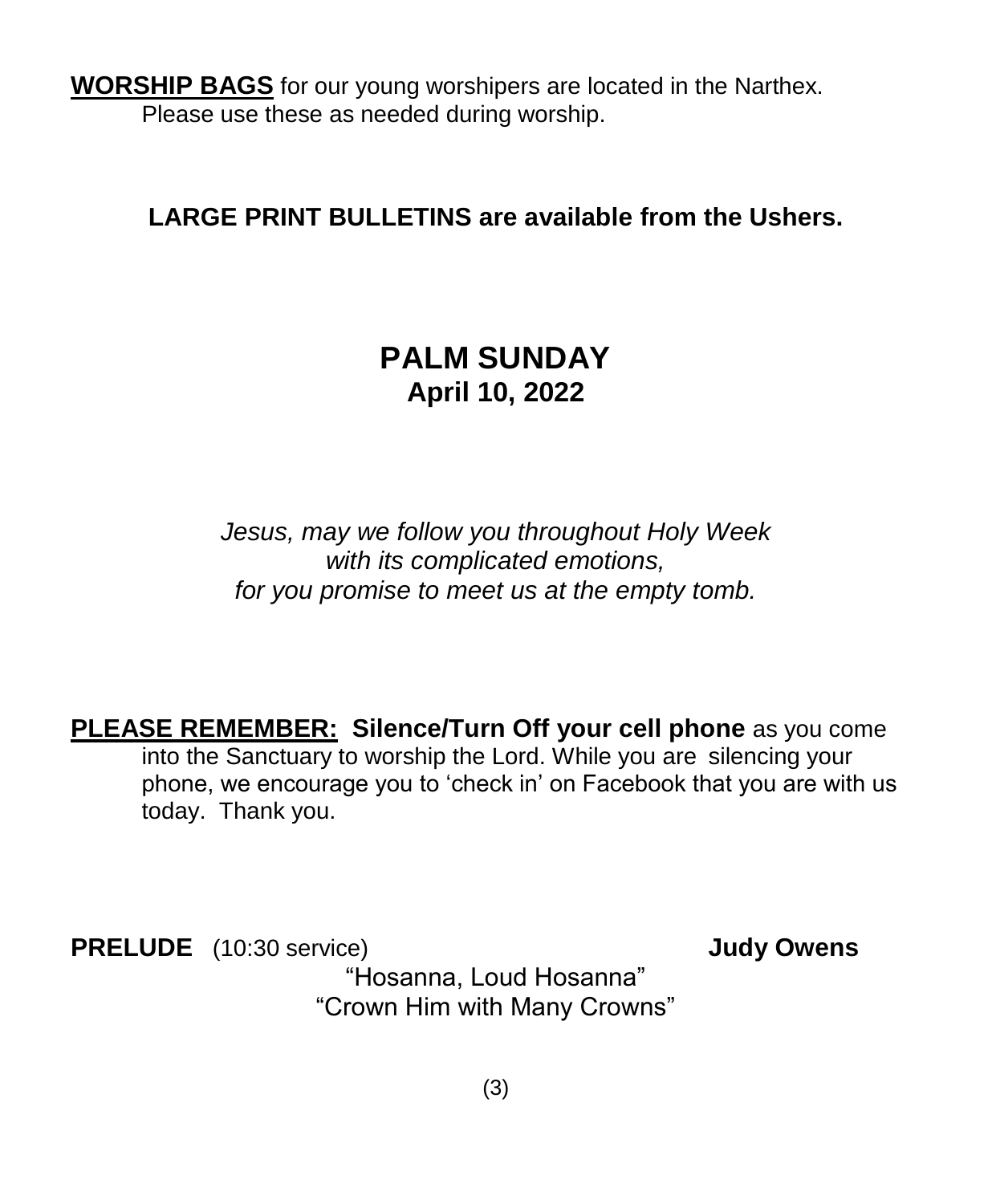#### **ANNOUNCEMENTS AND GREETING**

#### **Mark 11:1-11**

Now when they drew near to Jerusalem, to Bethphage and Bethany, at the Mount of Olives, Jesus sent two of his disciples  $^2$  and said to them, "Go into the village in front of you, and immediately as you enter it you will find a colt tied, on which no one has ever sat. Untie it and bring it.  $3$  If anyone says to you, 'Why are you doing this?' say, 'The Lord has need of it and will send it back here immediately."<sup>4</sup> And they went away and found a colt tied at a door outside in the street, and they untied it. <sup>5</sup> And some of those standing there said to them, "What are you doing, untying the colt?" <sup>6</sup> And they told them what Jesus had said, and they let them go.  $7$  And they brought the colt to Jesus and threw their cloaks on it, and he sat on it. <sup>8</sup> And many spread their cloaks on the road, and others spread leafy branches that they had cut from the fields. <sup>9</sup> And those who went before and those who followed were shouting, "Hosanna! Blessed is he who comes in the name of the Lord!<sup>10</sup> Blessed is the coming kingdom of our father David! Hosanna in the highest!"

 $11$  And he entered Jerusalem and went into the temple. And when he had looked around at everything, as it was already late, he went out to Bethany with the twelve.

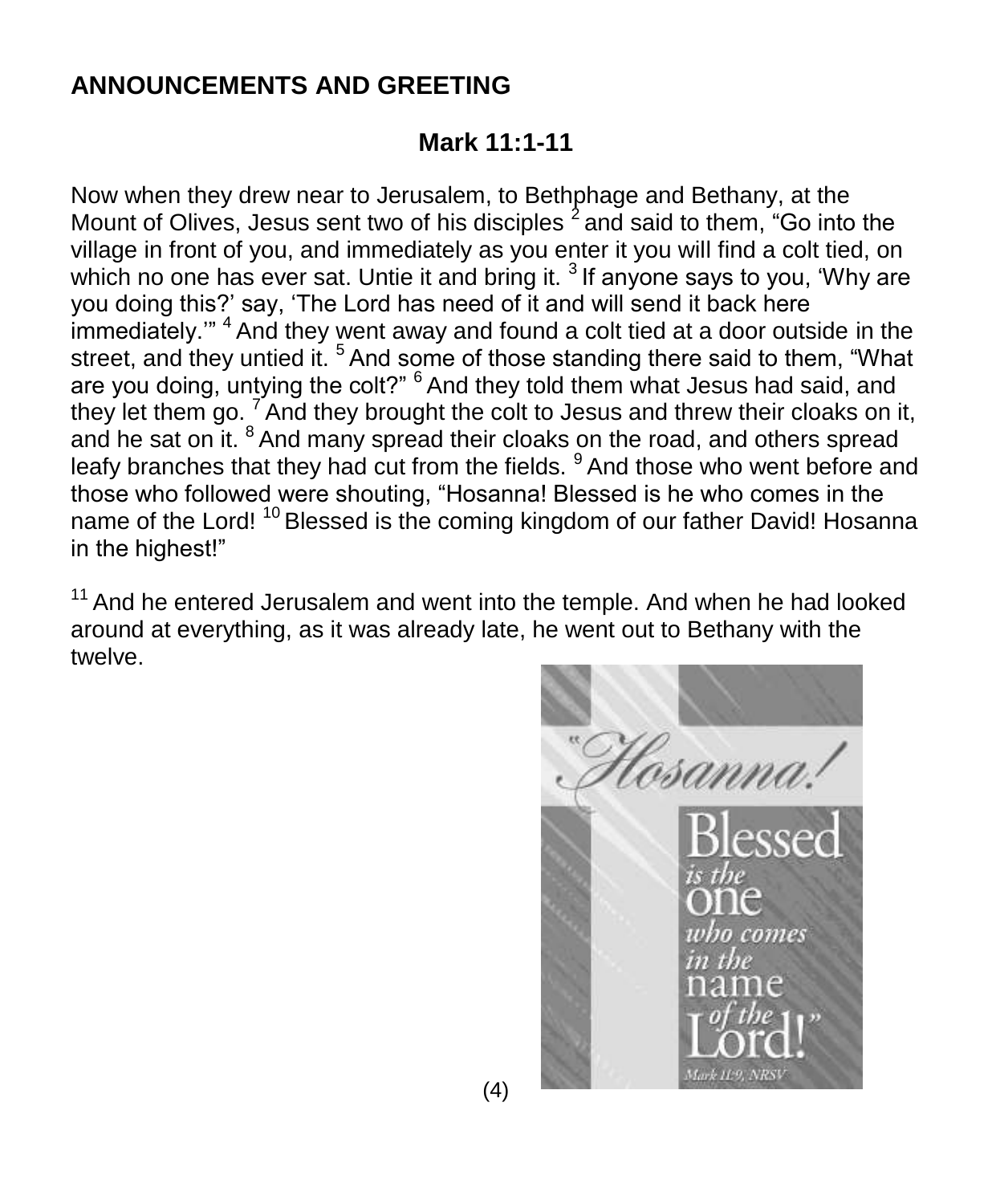#### **THE PROCESSION OF THE CROSS**

*(Please stand and face the cross at the entrance of the Sanctuary)*

| Blessed is He who comes in the name of the Lord.<br>Blessed is the coming Kingdom of our father David.                          |
|---------------------------------------------------------------------------------------------------------------------------------|
| Blessed is He who comes in the name of the Lord.<br>Hosanna in the highest.                                                     |
| In Your mercy come to our assistance, O God of<br>our salvation,                                                                |
| that we may enter this Holy Week with joy<br>as we contemplate the mighty acts through which<br>You have given us eternal life. |
|                                                                                                                                 |

#### **THE OPENING HYMN** L.S.B. #443

#### "Hosanna, Loud Hosanna"

#### *(Special Thanks to the Ignite! students for the Palm Processional during the Opening Hymn)*

#### **THE INVOCATION**

Liturgist: In the name of the Father, and of the Son, and of the Holy Spirit. *Matthew 28:19b [18:20]* **People: Amen.**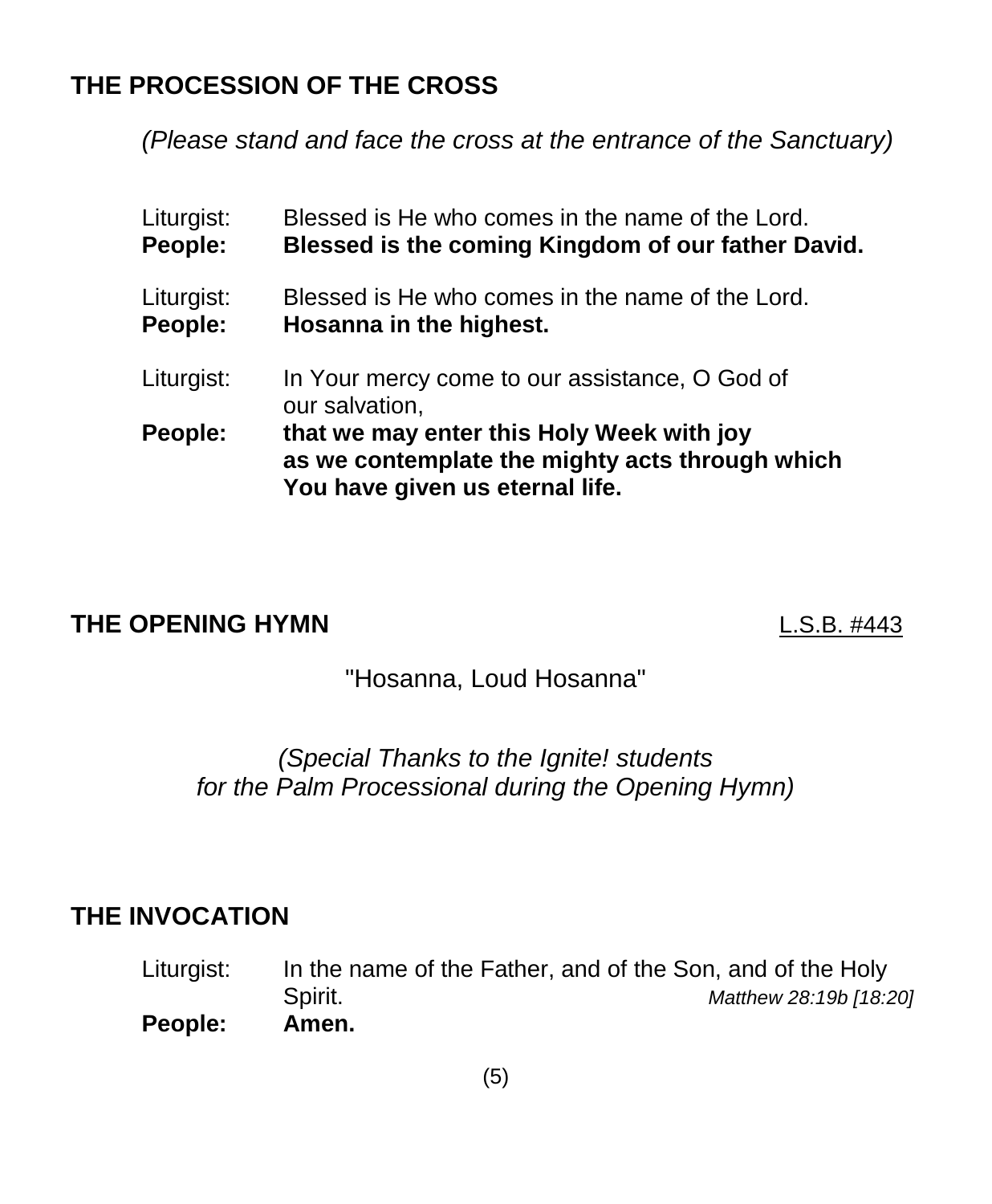#### **THE CONFESSION AND ABSOLUTION**

- Liturgist: O God, when we could not come to You because of our lost condition, You came to us in the person of Your only Son, Jesus Christ. He humbled Himself and became obedient to the cross, that we might behold You and again feel Your embrace. Father in heaven, hear us now as we confess our sins to You.
- **People: O God, we approach Your throne of mercy because we know we are sinners. We stand accused by Your Law. Our thoughts have been rebellious and impure and have not focused on You. Our words have been unkind and unholy, and have failed to tell of Your love. Our deeds have been erroneous and selfish and we have not served You and others as we ought. Forgive us and help us to live as Your people for Jesus' sake.**
- Pastor: For our sake, Jesus, the Son of God, came into this world to give His life, to pay the price for our sin. Because our King came and died for us, we are forgiven. In the stead and by the command of our Lord and King, Jesus Christ, I announce the forgiveness of all our sins in the name of the Father and of the Son and of the Holy Spirit.
- **People: Amen. Blessed is He who comes in the name of the Lord. Hosanna in the highest.**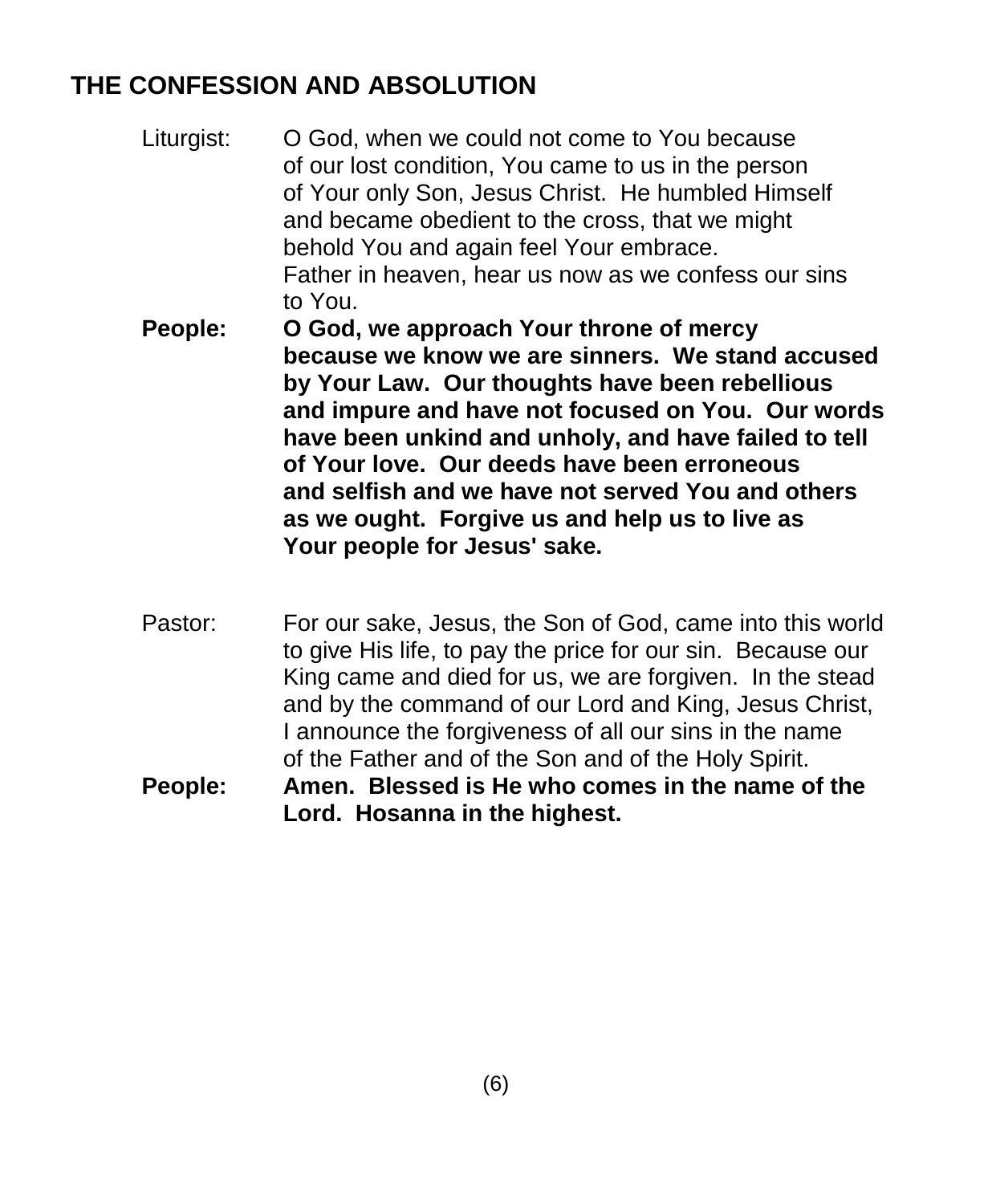#### **INTROIT/PSALM**

#### Liturgist: Blessed is he who comes in the name of the LORD! **People: We bless you from the house of the LORD.**

Liturgist: Lift up your heads, O gates! And be lifted up, O ancient doors,

**People: that the King of glory may come in.**

Liturgist: Who is this King of glory?

**People: The LORD, strong and mighty, the LORD, mighty in battle!**

Liturgist: Lift up your heads, O gates! And be lifted up, O ancient doors,

**People: that the King of glory may come in.**

Liturgist: Who is this King of glory?

**People: The LORD of hosts, he is the King of glory!**

#### Liturgist: Blessed is he who comes in the name of the LORD! **People: We bless you from the house of the LORD.**

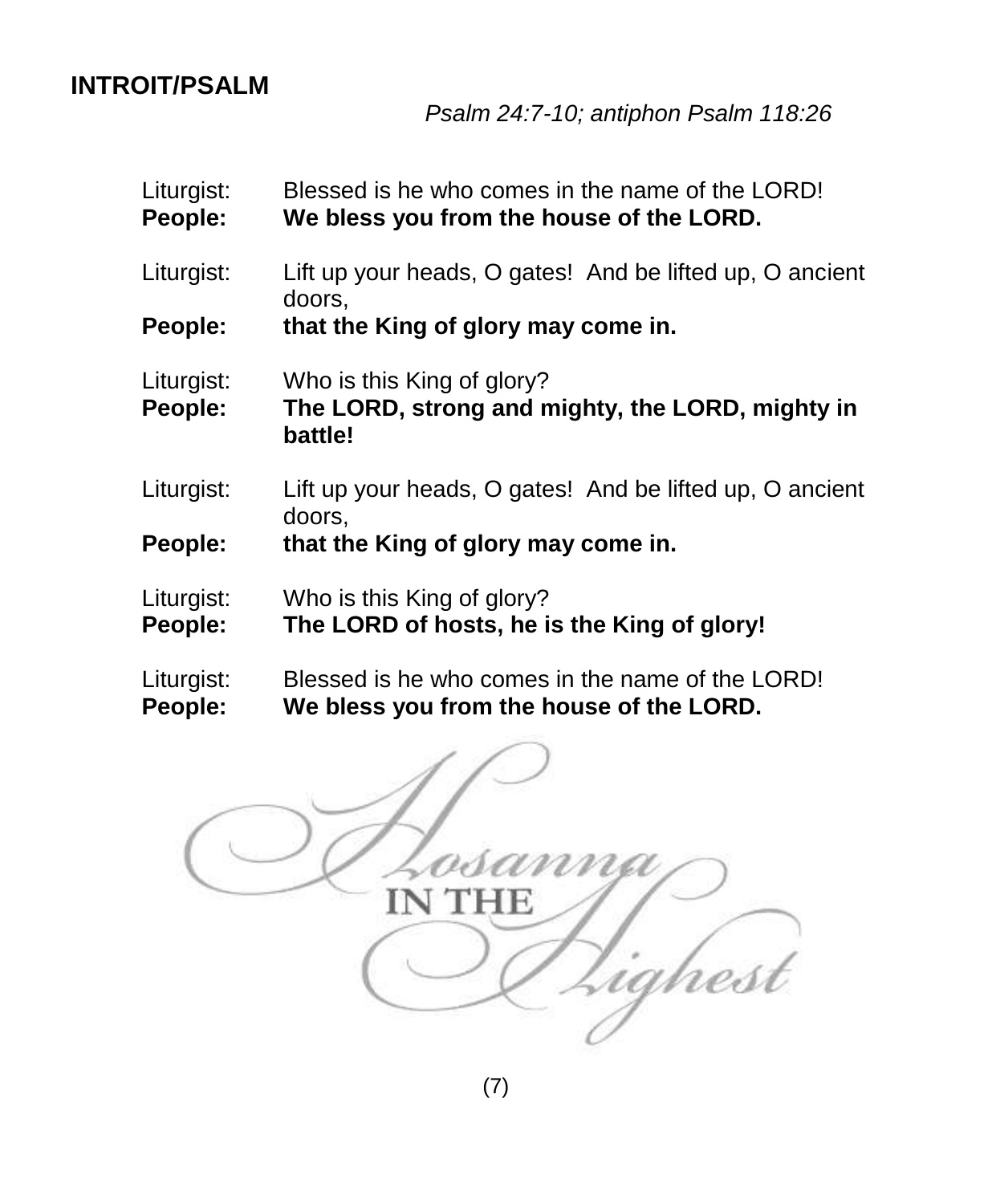"All Glory, Laud, and Honor"

**Refrain**

**All glory, laud, and honor To You, Redeemer, King, To whom the lips of children Made sweet hosannas ring.**

**1. You are the King of Israel And David's royal Son, Now in the Lord's name coming, Our King and Blessed One.**

#### **Refrain**

**3. The multitude of pilgrims With palms before You went; Our praise and prayer and anthems Before You we present.**

#### **Refrain**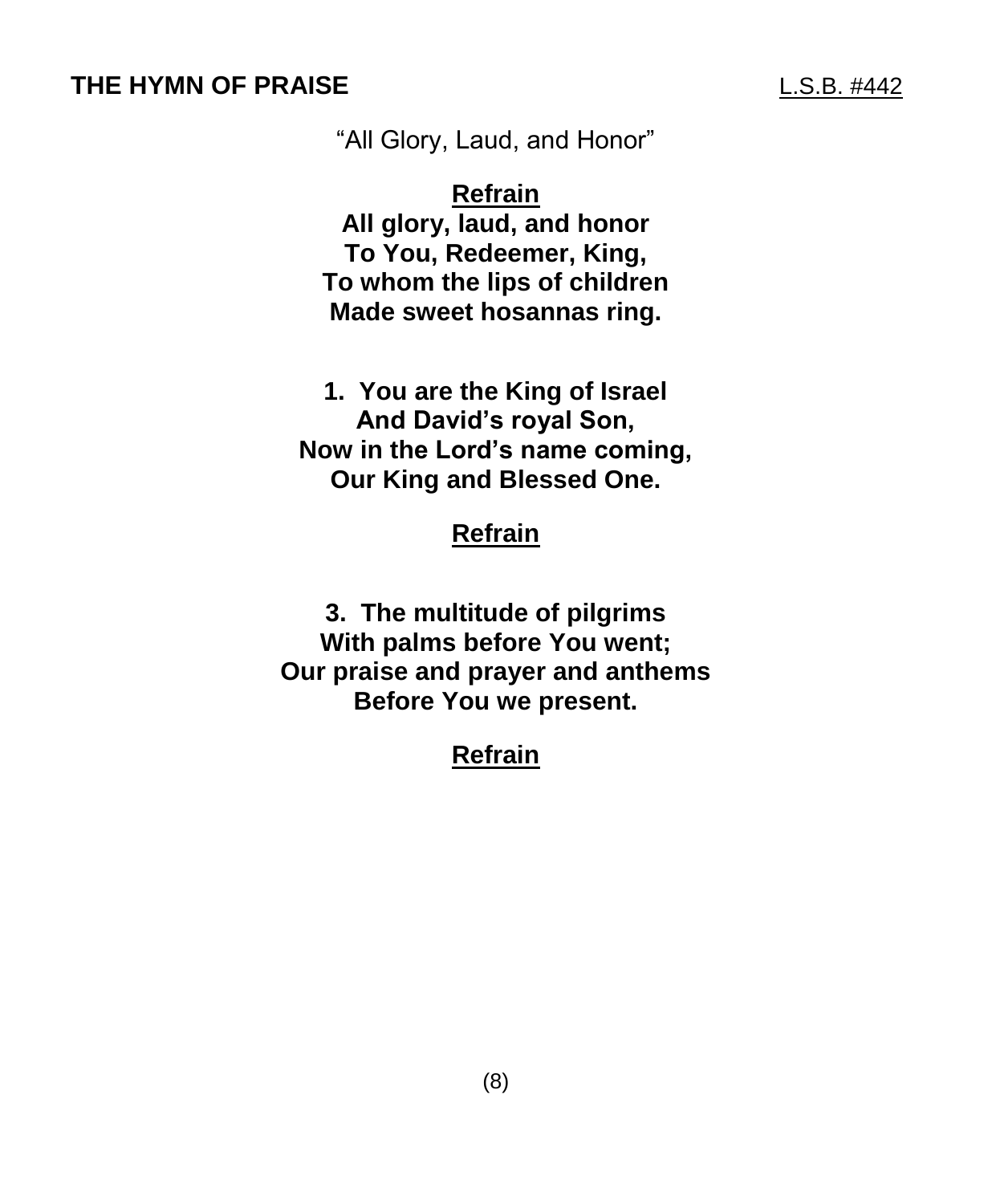#### **THE COLLECT**

| Liturgist:     | The Lord be with you. | 2 Timothy 4:22 |
|----------------|-----------------------|----------------|
| <b>People:</b> | And with your spirit. |                |

Liturgist: Let us pray. Almighty and everlasting God, You sent Your Son, our Savior Jesus Christ, to take upon Himself our flesh and to suffer death upon the cross. Mercifully grant that we may follow the example of His great humility and patience and be made partakers of His resurrection; through the same Jesus Christ, our Lord, who lives and reigns with You and the Holy Spirit, one God, now and forever. **People: Amen.**

#### **FROM THE HOLY SCRIPTURES**

#### **THE OLD TESTAMENT READING Deuteronomy 32:36-39**

Reader: The Old Testament Reading is from the 32<sup>nd</sup> chapter of Deuteronomy.

<sup>36</sup> For the LORD will vindicate his people and have compassion on his servants, when he sees that their power is gone and there is none remaining, bond or free.  $37$  Then he will say, 'Where are their gods, the rock in which they took refuge,<br><sup>38</sup> who ato the fat of their cacrifices. who ate the fat of their sacrifices and drank the wine of their drink offering? Let them rise up and help you; let them be your protection! **(CONTINUED)**

(9)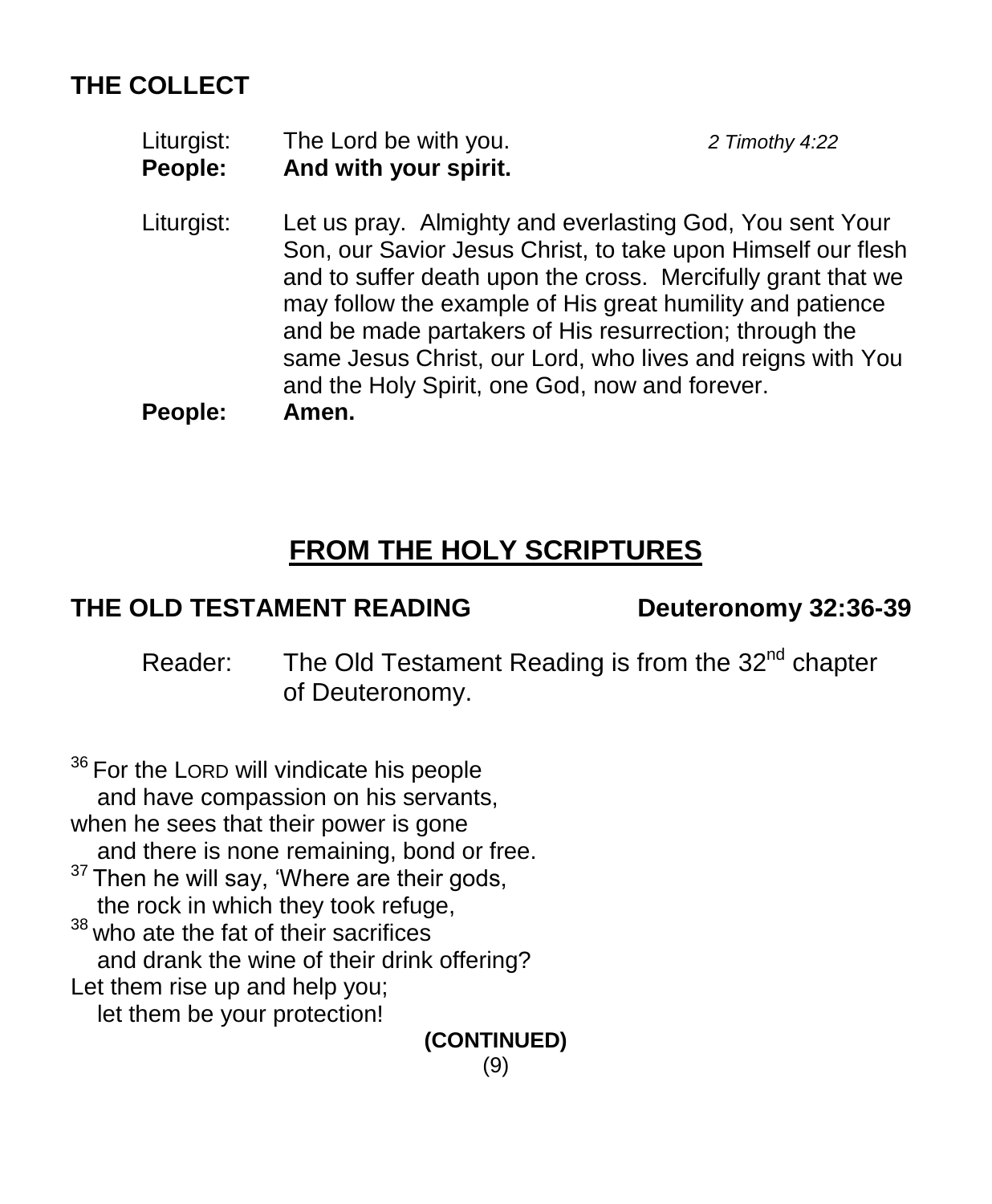*<sup>39</sup> "'See now that I, even I, am he, and there is no god beside me; I kill and I make alive; I wound and I heal; and there is none that can deliver out of my hand."*

Reader: This is the Word of the Lord. **People: Thanks be to God!**

#### **THE EPISTLE READING Philippians 2:5-11**

#### Reader: The Epistle Reading is from the 2<sup>nd</sup> chapter of Philippians.

 $5$  Have this mind among yourselves, which is yours in Christ Jesus,  $6$  who, though he was in the form of God, did not count equality with God a thing to be grasped,  $7$  but emptied himself, by taking the form of a servant, being born in the likeness of men. <sup>8</sup> And being found in human form, he humbled himself by becoming obedient to the point of death, even death on a cross. <sup>9</sup> Therefore God has highly exalted him and bestowed on him the name that is above every name,  $10$  so that at the name of Jesus every knee should bow, in heaven and on earth and under the earth, <sup>11</sup> and every tongue confess that Jesus Christ is Lord, to the glory of God the Father.

| Reader:        | This is the Word of the Lord. |
|----------------|-------------------------------|
| <b>People:</b> | <b>Thanks be to God!</b>      |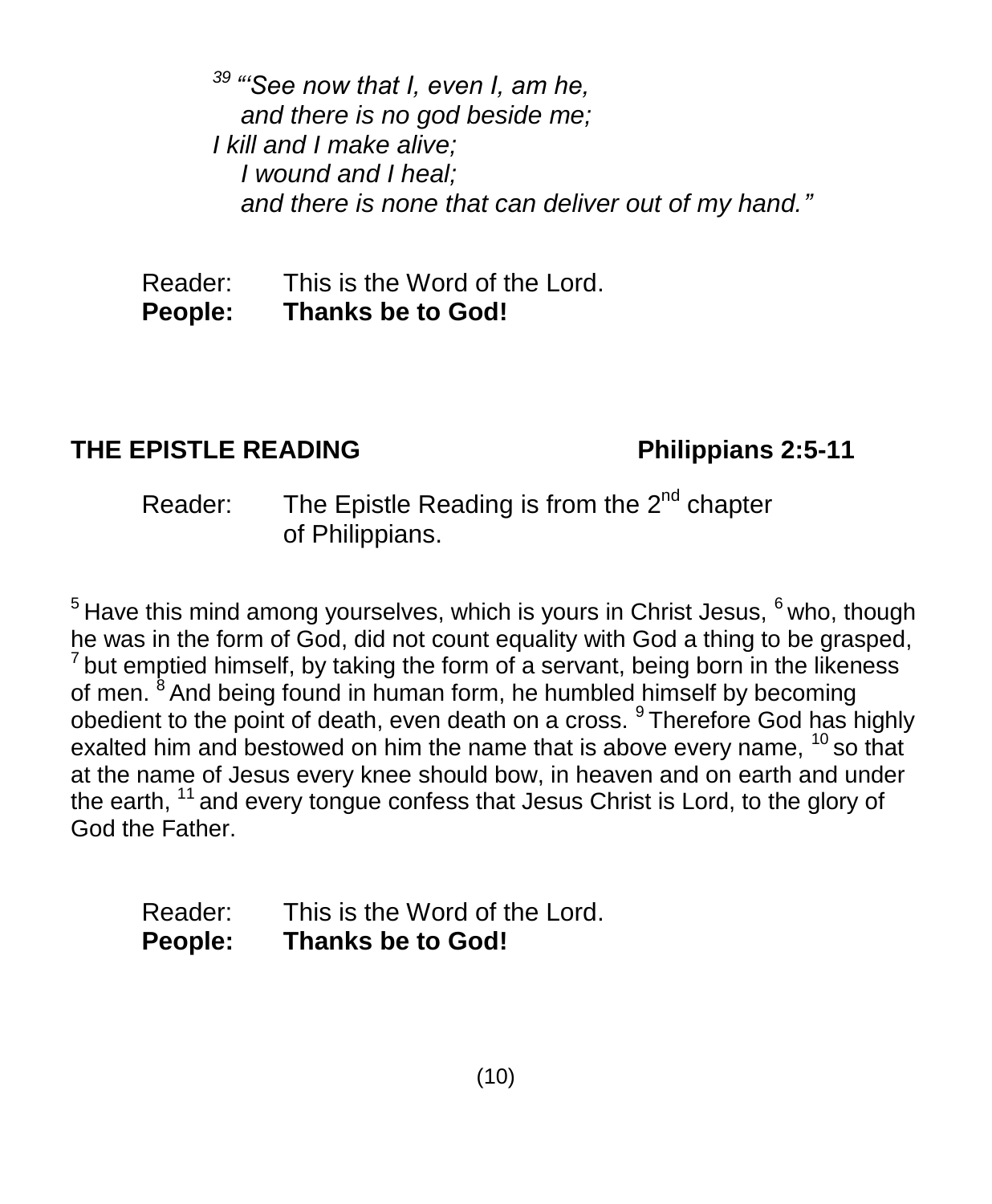**SPECIAL MUSIC The Handbell Choir**

"The Lamb"

#### Please stand for **THE HOLY GOSPEL John 12:20-43**

Reader: The Holy Gospel according to St. John, the  $12<sup>th</sup>$  chapter.

 $20$  Now among those who went up to worship at the feast were some Greeks.  $21$  So these came to Philip, who was from Bethsaida in Galilee, and asked him, "Sir, we wish to see Jesus." <sup>22</sup> Philip went and told Andrew; Andrew and Philip went and told Jesus.  $^{23}$  And Jesus answered them, "The hour has come for the Son of Man to be glorified.  $^{24}$  Truly, truly, I say to you, unless a grain of wheat falls into the earth and dies, it remains alone; but if it dies, it bears much fruit.  $25$  Whoever loves his life loses it, and whoever hates his life in this world will keep it for eternal life. <sup>26</sup> If anyone serves me, he must follow me; and where I am, there will my servant be also. If anyone serves me, the Father will honor him.

 $27$  "Now is my soul troubled. And what shall I say? 'Father, save me from this hour'? But for this purpose I have come to this hour. <sup>28</sup> Father, glorify your name." Then a voice came from heaven: "I have glorified it, and I will glorify it again."  $29$  The crowd that stood there and heard it said that it had thundered. Others said, "An angel has spoken to him."  $30$  Jesus answered, "This voice has come for your sake, not mine. <sup>31</sup> Now is the judgment of this world; now will the ruler of this world be cast out. <sup>32</sup> And I, when I am lifted up from the earth, will draw all people to myself." 33 He said this to show by what kind of death he was going to die.  $34$  So the crowd answered him. "We have heard from the Law that the Christ remains forever. How can you say that the Son of Man must be lifted up? Who is this Son of Man?"

> **(CONTINUED)** (11)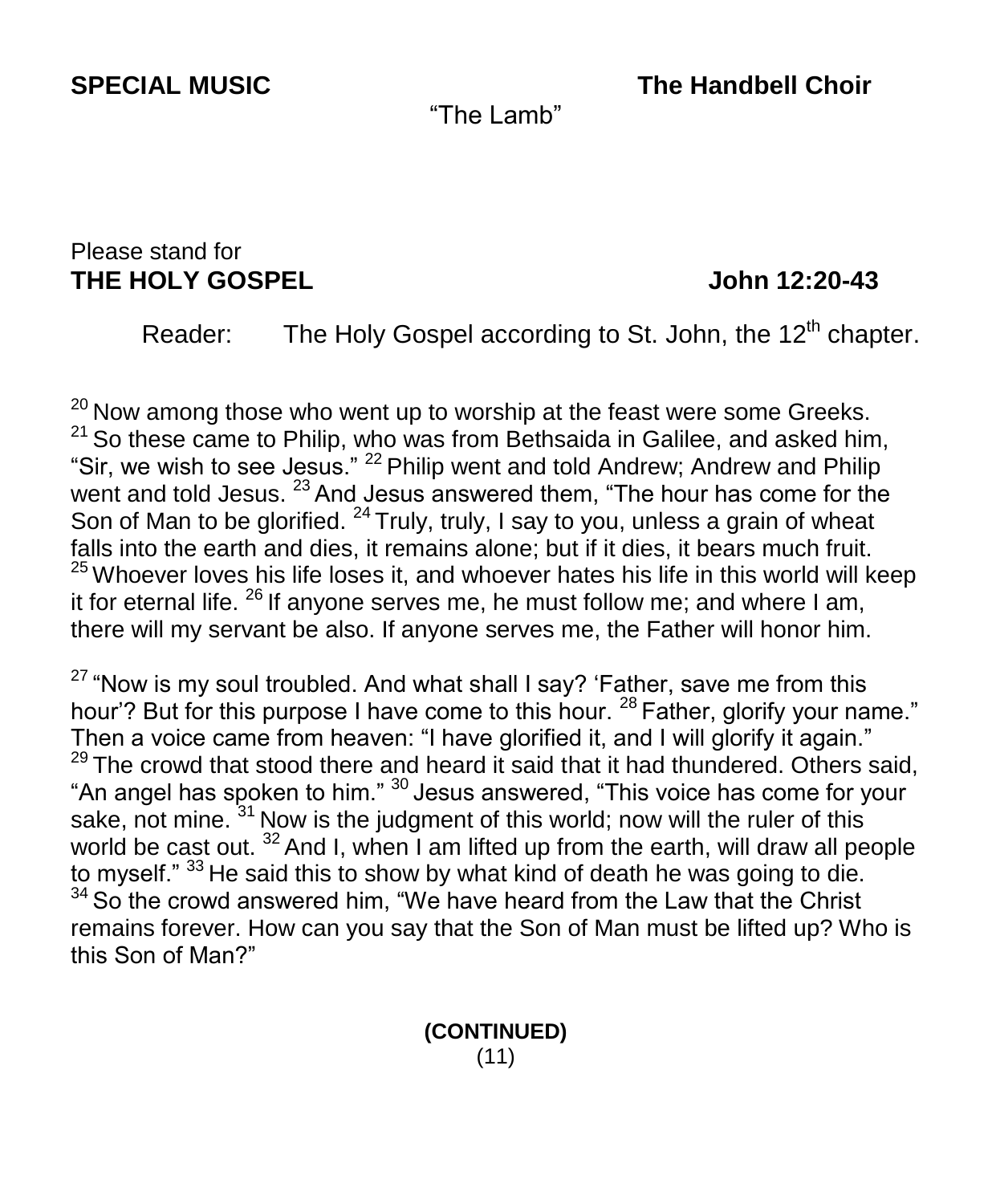$35$  So Jesus said to them, "The light is among you for a little while longer. Walk while you have the light, lest darkness overtake you. The one who walks in the darkness does not know where he is going. <sup>36</sup> While you have the light, believe in the light, that you may become sons of light."

When Jesus had said these things, he departed and hid himself from them.  $37$  Though he had done so many signs before them, they still did not believe in him,  $38$  so that the word spoken by the prophet Isaiah might be fulfilled:

> *"Lord, who has believed what he heard from us, and to whom has the arm of the Lord been revealed?"*

 $39$  Therefore they could not believe. For again Isaiah said,

*<sup>40</sup> "He has blinded their eyes and hardened their heart, lest they see with their eyes, and understand with their heart, and turn, and I would heal them."*

<sup>41</sup> Isaiah said these things because he saw his glory and spoke of him. <sup>42</sup> Nevertheless, many even of the authorities believed in him, but for fear of the Pharisees they did not confess it, so that they would not be put out of the synagogue;  $43$  for they loved the glory that comes from man more than the glory that comes from God.

Reader: This is the Gospel of the Lord. **People: Thanks be to God!**

#### **THE CHILDREN'S MESSAGE Jonah Kaufmann, D.C.E.**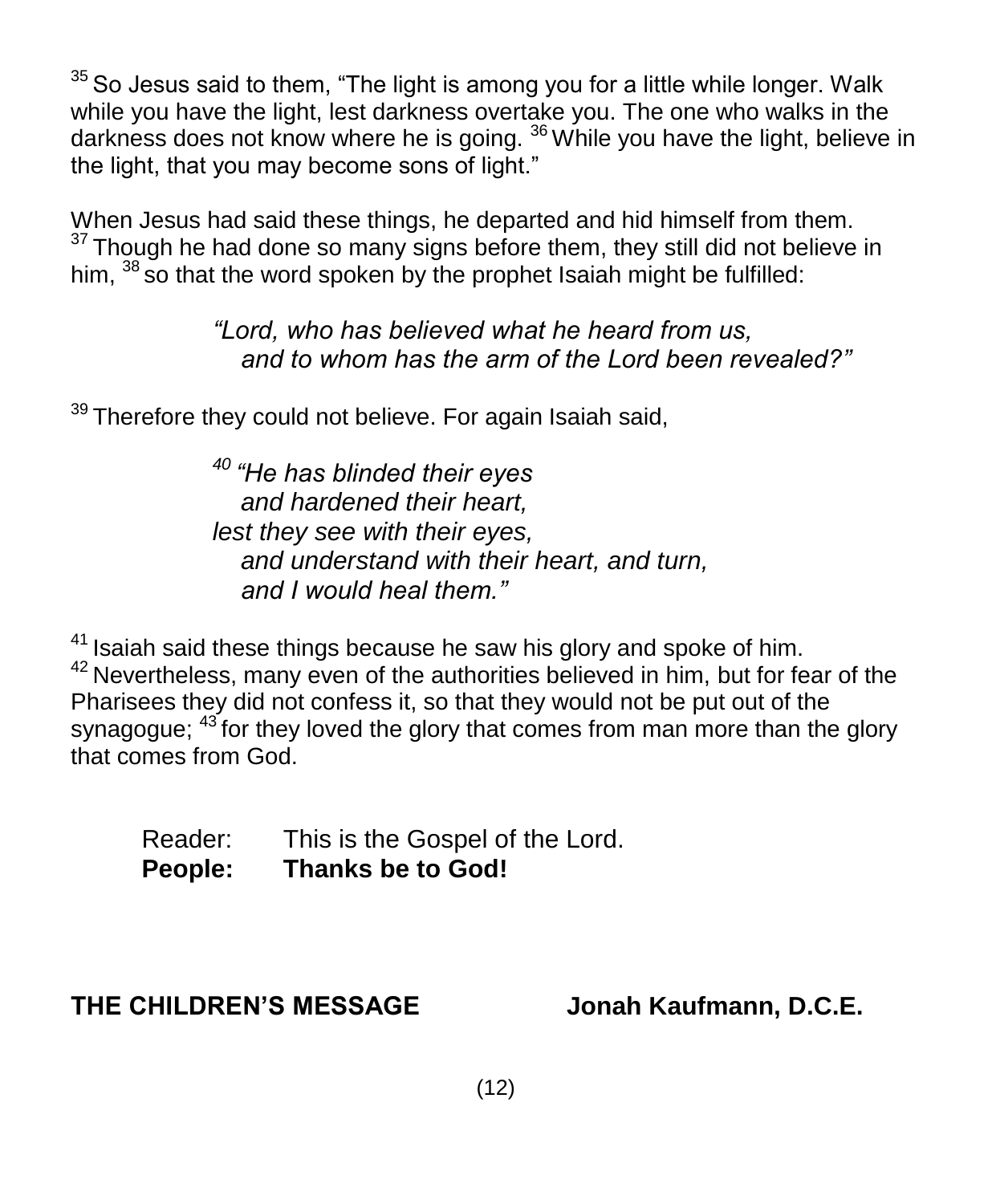#### **THE APOSTLES' CREED** L.S.B. Page 159

#### **All: I believe in God, the Father Almighty, maker of heaven and earth.**

**And in Jesus Christ, His only Son, our Lord, who was conceived by the Holy Spirit, born of the virgin Mary, suffered under Pontius Pilate, was crucified, died, and was buried. He descended into hell. The third day He rose again from the dead. He ascended into heaven and sits at the right hand of God the Father Almighty. From thence He will come to judge the living and the dead.**

**I believe in the Holy Spirit, the holy Christian Church, the communion of saints, the forgiveness of sins, the resurrection of the body, and the life everlasting. Amen.**

#### **THE GATHERING OF OUR TITHES AND OFFERINGS**

(10:30 Service) **Judy Owens**

"Blessed Is He"

#### **THE OFFERTORY** L.S.B. Page 192

**Create in me a clean heart, O God, And renew a right spirit within me. Cast me not away from Thy presence, And take not Thy Holy Spirit from me. Restore unto me the joy of Thy salvation, And uphold me with Thy free spirit. Amen.**

> *Psalm 51:10-12* (13)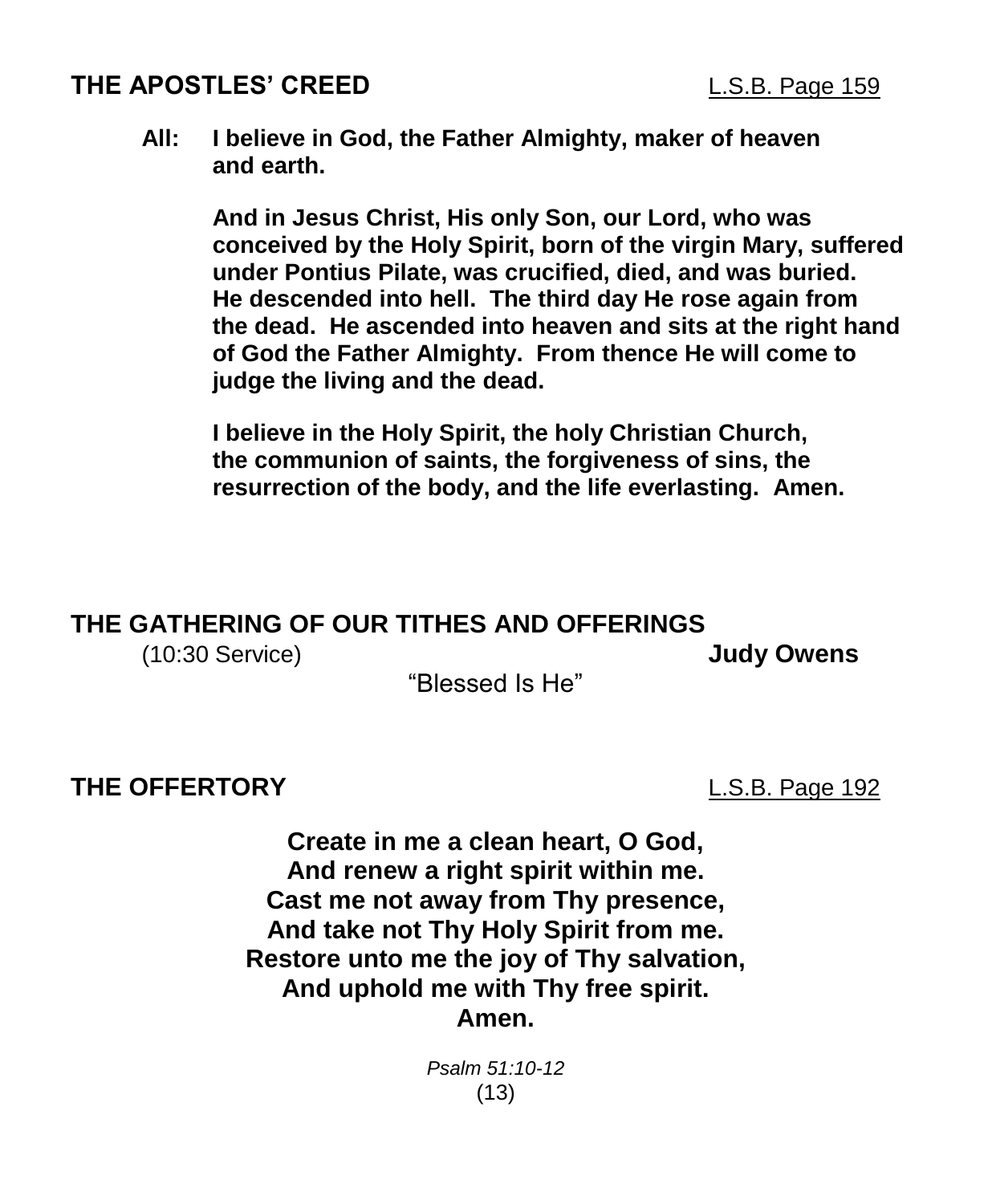#### $(14)$

### **THE PRAYERS**

Please continue to pray for the people listed on the bulletin insert, as well as for their families and friends.

#### **THE LORD'S PRAYER** *Matthew 6:9-13*

**All: Our Father who art in heaven, hallowed be Thy name, Thy kingdom come, Thy will be done on earth as it is in heaven; give us this day our daily bread; and forgive us our trespasses as we forgive those who trespass against us; and lead us not into temptation, but deliver us from evil. For Thine is the kingdom and the power and the glory forever and ever. Amen.**

#### **THE SERMON HYMN** L.S.B. #538

**THE SERMON Pastor Press**

**"Sir, We Wish to See Jesus" Text: John 12:20-26**

"Praise Be to Christ"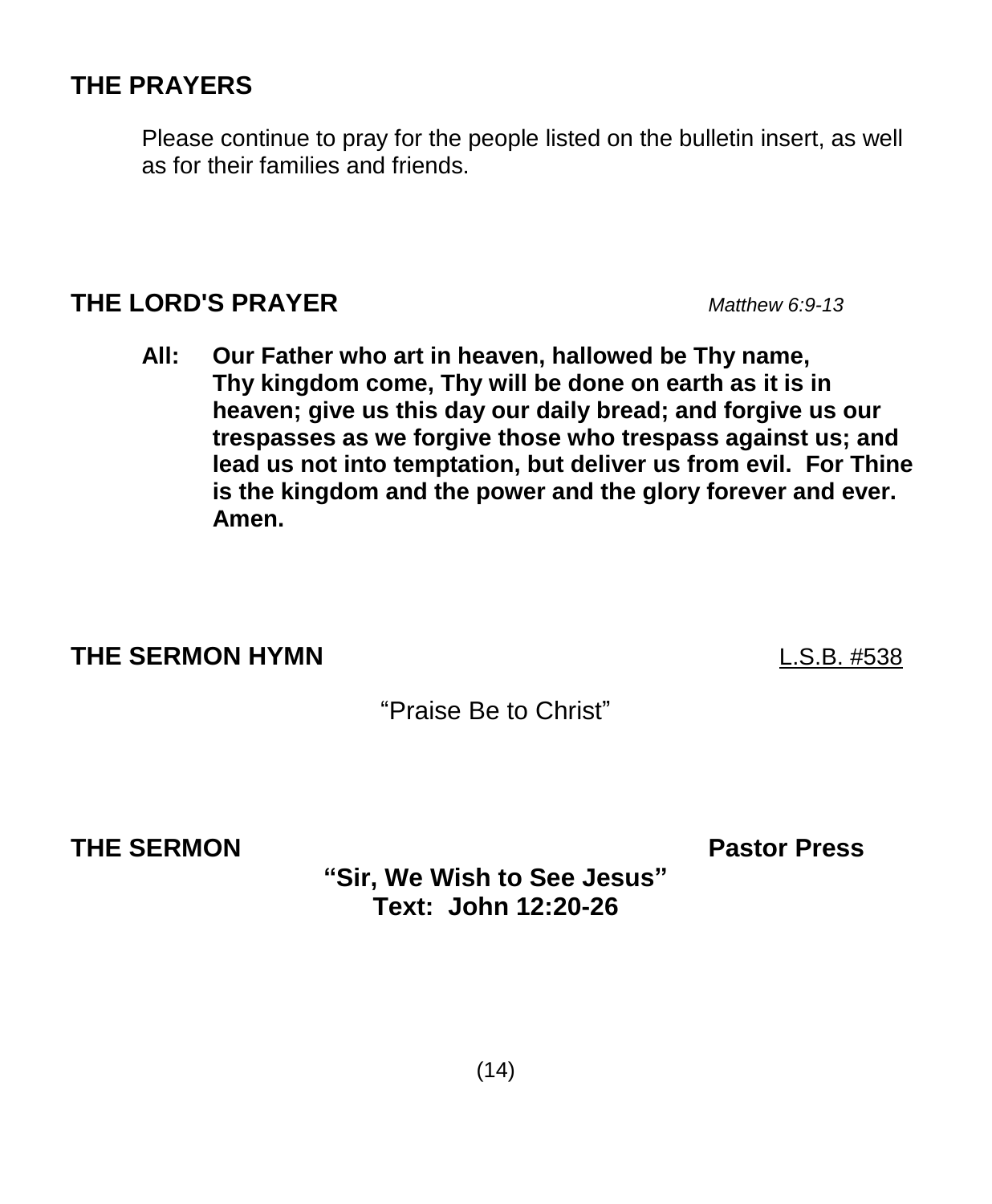**THE BENEDICTION** *(Amen response is sung by all.)*



#### **THE CLOSING HYMN** L.S.B. #441

"Ride On, Ride On In Majesty" (Verses 1, 2, & 5)

#### **THE CLOSING WORDS**

Pastor: Go in peace and serve the Lord. **People: Amen! Thanks be to God!**

**THE POSTLUDE** (10:30 service) **Judy Owens** "All Glory, Laud, and Honor"

Liturgy (or the appropriate portion thereof) from the Lutheran Service Book ©2006 Concordia Publishing House. Used by permission. License #000014332.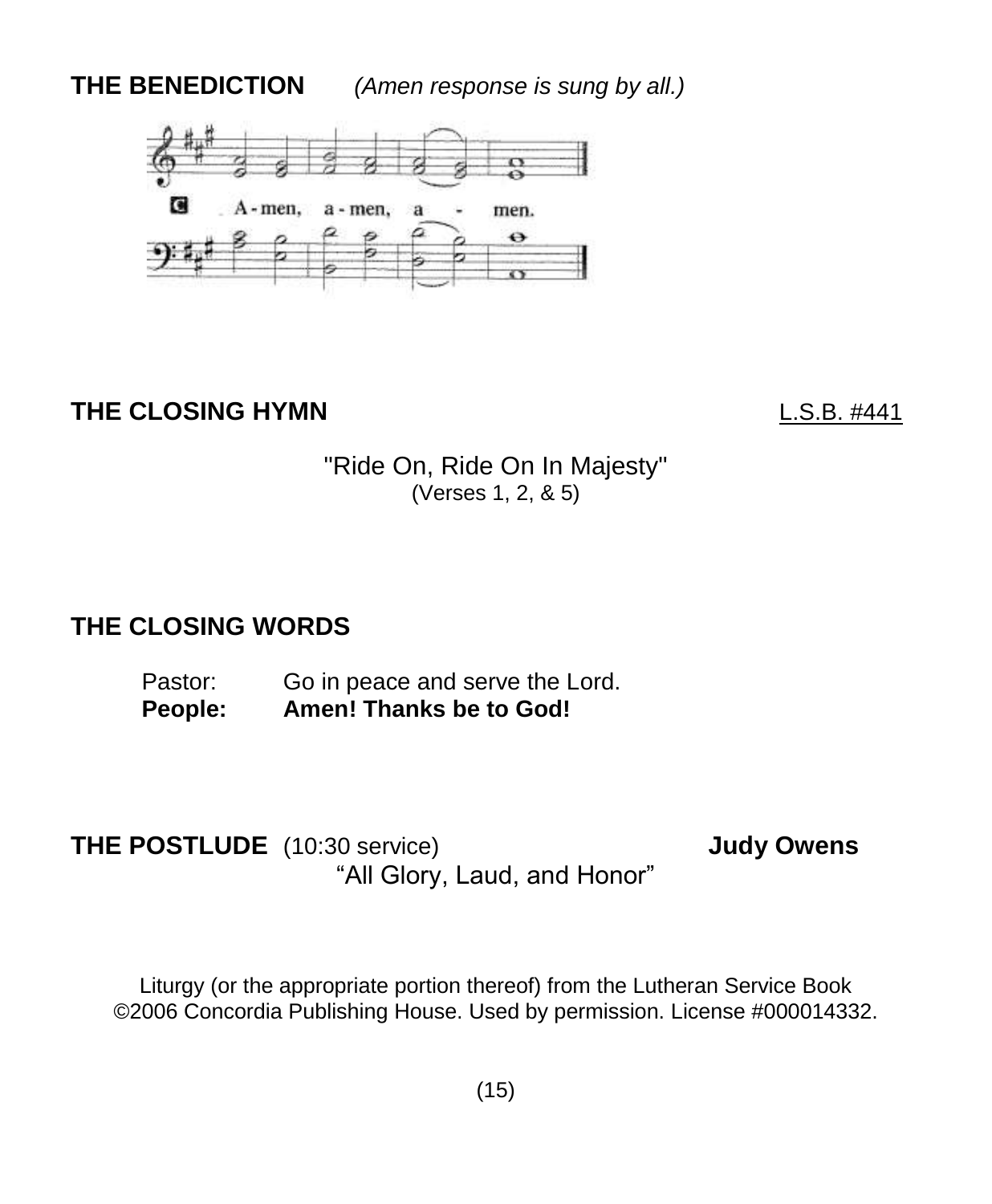#### **+ + OUR WORSHIP CONTINUES IN OUR DAILY SERVICE + +**

#### **STAFF**

**Senior Pastor:** Rev. Andrew Toopes [toopes57@gmail.com](mailto:toopes57@gmail.com)

Associate Pastor: Rev. Dr. Mark Press [press@csp.edu](mailto:press@csp.edu)

**Director of School Ministry:** Mr. Bill Hiskey [bhiskey@htlc-bg.org](mailto:bhiskey@htlc-bg.org)

**Director of Christian Education:**  Mr. Jonah Kaufmann is a state of the state of the state of the state of the state of the state of the state of the state of the state of the state of the state of the state of the state of the state of the state of the sta

**Co-Choir Directors:** Beth Markel beth **[beth@themarkelfamily.com](mailto:beth@themarkelfamily.com) Organists:** Judy Owens *Companists: Judy Owens* **Companists: Judy Owens Companists: Judy Owens Companists: Judy Owens**  and Beth Markel **Minister of Int'l Outreach**: Nelson Feliciano [impactodegraciabg@gmail.com](mailto:impactodegraciabg@gmail.com)

**HTLS Preschool Director:** Gretchen Bugsch [gbugsch@htlc-bg.org](mailto:gbugsch@htlc-bg.org)

**Secretaries:** Dionne Milam (church)<br>Jennifer Whittamore (school) school.admin@htlc-bg.org Jennifer Whittamore (school)

> **Palm Parade TODAY, April 10**

Children will wave the palms and praise Jesus at both services during the opening hymn.

All ages invited.

Phone #870-672-2117 Phone #651-788-6940

Phone #270-843-1001

Phone #270-843-9595 **Deacon:** Mike Bryant [lutheransound@gmail.com](mailto:lutheransound@gmail.com) Phone #270-791-5495 Amy Wieting **[awieting@ix.netcom.com](mailto:awieting@ix.netcom.com)** 

> Phone #270-791-9432 Phone #270-843-1001



(16)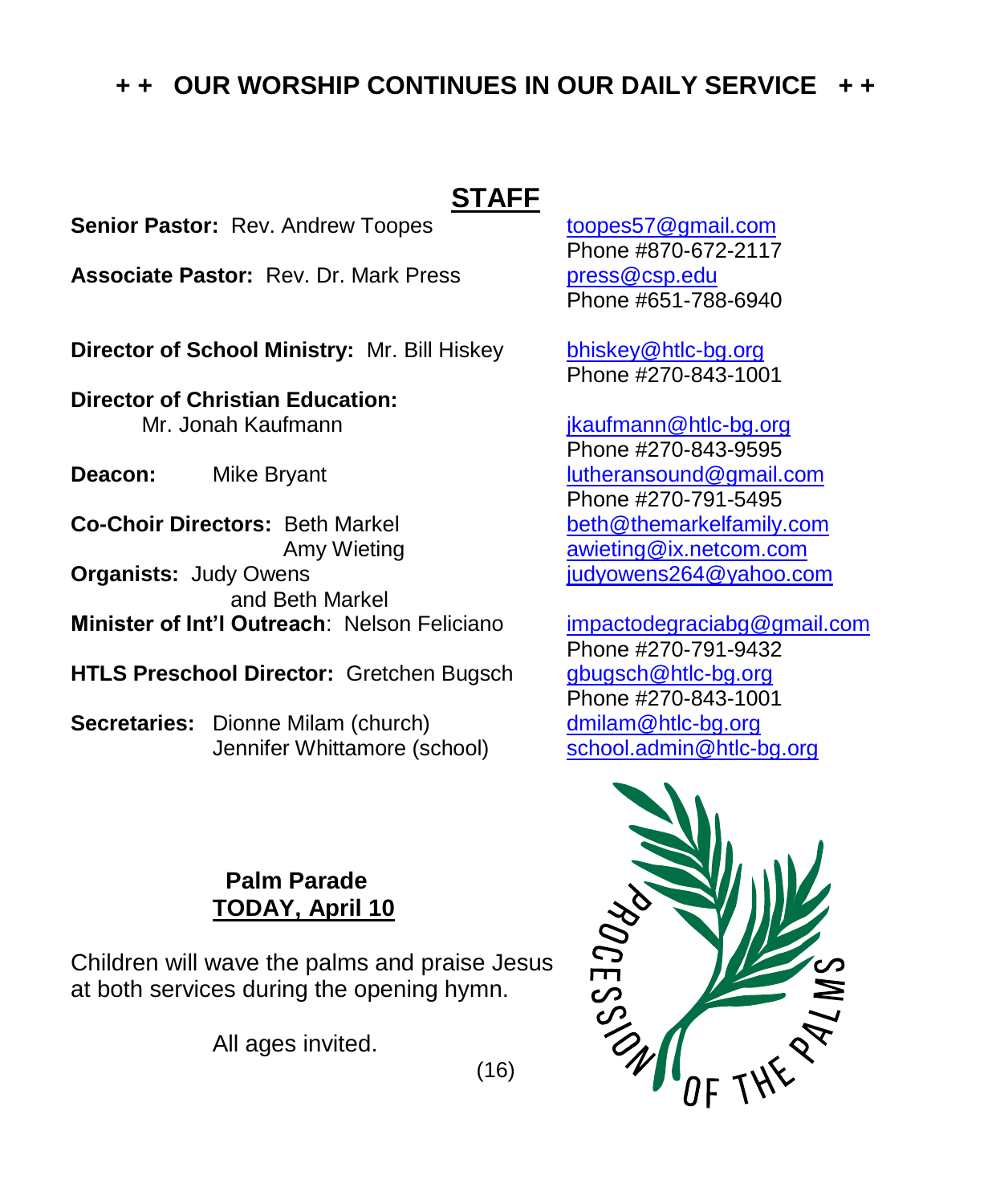The Church Office will be **CLOSED** on Monday, April 18 for Easter Monday.

 If you have a pastoral need on these dates please contact Pastor Toopes at (870) 672-2117 or [toopes57@gmail.com](mailto:toopes57@gmail.com)

 Please remember to call before coming to the office. With the secretary out with various medical appointments and Pastor Toopes making visits to members, the office is not staffed on a regular basis. We are sorry for the inconvenience.



#### **CHILDREN'S MINISTRY:**

**Ignite:** (ages 2 – 6<sup>th</sup> grade)

We meet at 9:15 a.m. in EO-111 each Sunday. Come join us in the fun and learning during this time!

#### **FIRESIDE: Junior & Senior High** (Grades 7 - 12) – EO-201

#### **ADULT CLASS:**

**Pastors' Bible Class** (S) – Sacrament of the Lord's Supper

#### **OUR CHURCH ATTENDANCE LAST WEEK**

| BG site:     | The Church at Study | 55 | The Church at Worship | 170  |
|--------------|---------------------|----|-----------------------|------|
| SG site:     | The Church at Study | 15 | The Church at Worship | - 30 |
| <b>TOTAL</b> |                     | 70 |                       | 200  |

Midweek Lenten Service: 77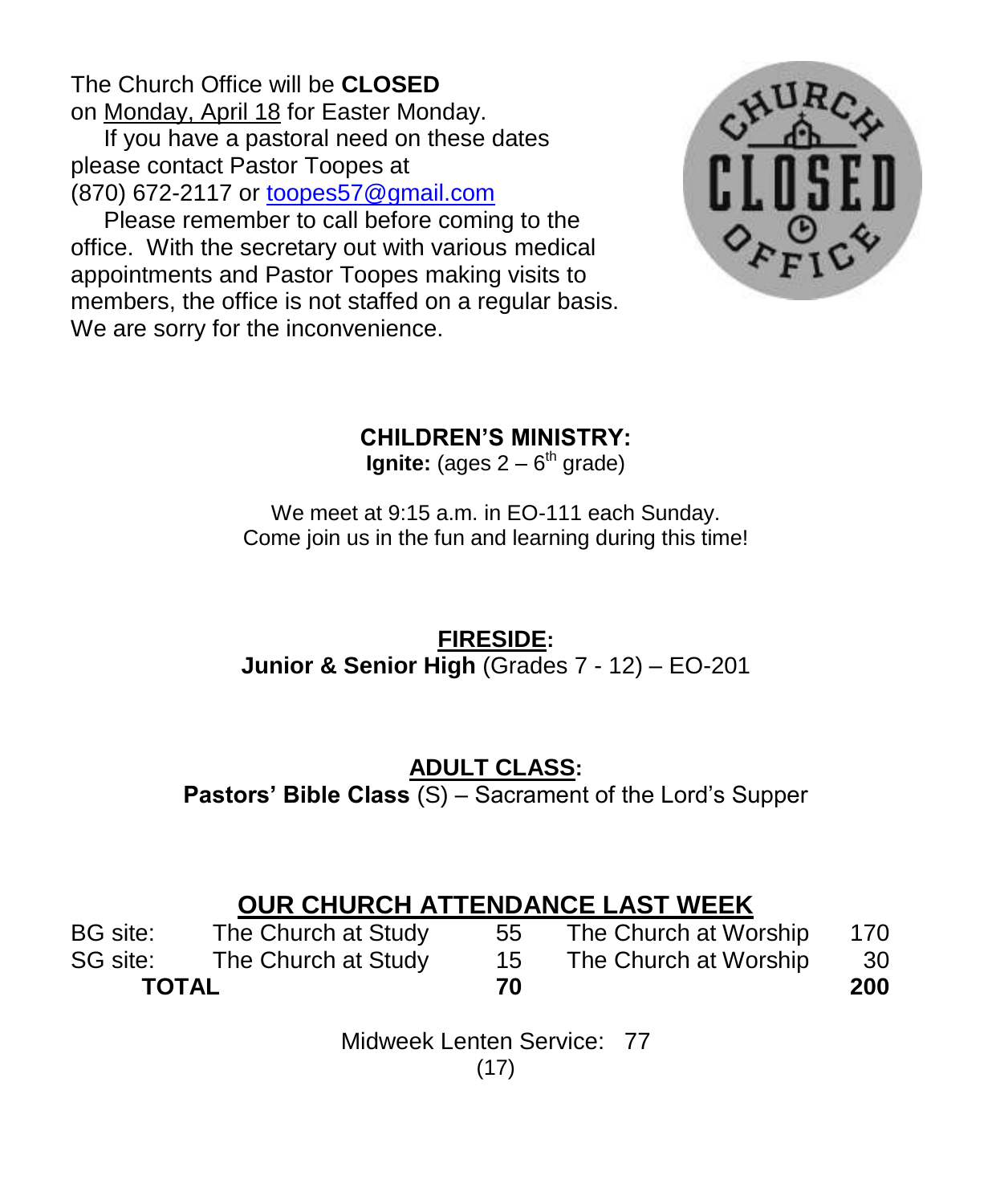#### **SERVING THIS WEEK**

8:00 Service 10:30 Service Greeters Marly & Deb Hiatt Lynn & Carole Clark Readers: David King Bobbi Wiebbecke Acolytes: Riley Moore Eva White A/V Assistant: Mckenzie Eversoll Johnie Trent Nursery Attendant all morning: Breanna Moser

Acolyte for the Maundy Thursday service at 6:30 p.m.:Kylee Jo Linhardt Acolyte for the Good Friday service at 7:00 p.m.: Gray Unick

#### **BIRTHDAYS THIS WEEK**

| Apr | 10              | <b>Ron Markel</b>   | 11  | <b>Rick Simpson</b>  |
|-----|-----------------|---------------------|-----|----------------------|
|     | 12 <sub>1</sub> | <b>Colin Haase</b>  | 14  | Lynn Clark           |
|     | 14              | Debbie Urman        | 14  | <b>Emmabeth Ma</b>   |
|     | 15 <sub>1</sub> | Nina Vratanina      | 15. | Stella Jones         |
|     | 16.             | <b>Carole Clark</b> | 16. | <b>Thelma Crabti</b> |

- 
- 4 Lynn Clark
- 4 Emmabeth Markel
- 5 Stella Jones
- 6 Thelma Crabtree

#### **ANNIVERSARIES THIS WEEK**

- **Apr** 14 John & Barbara Pugh
	- 16 **Bernie & Donna Schewe (50th )**
		- 16 Jerome & Nancy Jascur
		- 16 Rick & Margaret Simpson

#### *Next week's scripture readings are:* **THE OLD TESTAMENT: Isaiah 65:17-25 THE EPISTLE READING: 1 Corinthians 15:19-26 THE HOLY GOSPEL: John 20:1-18**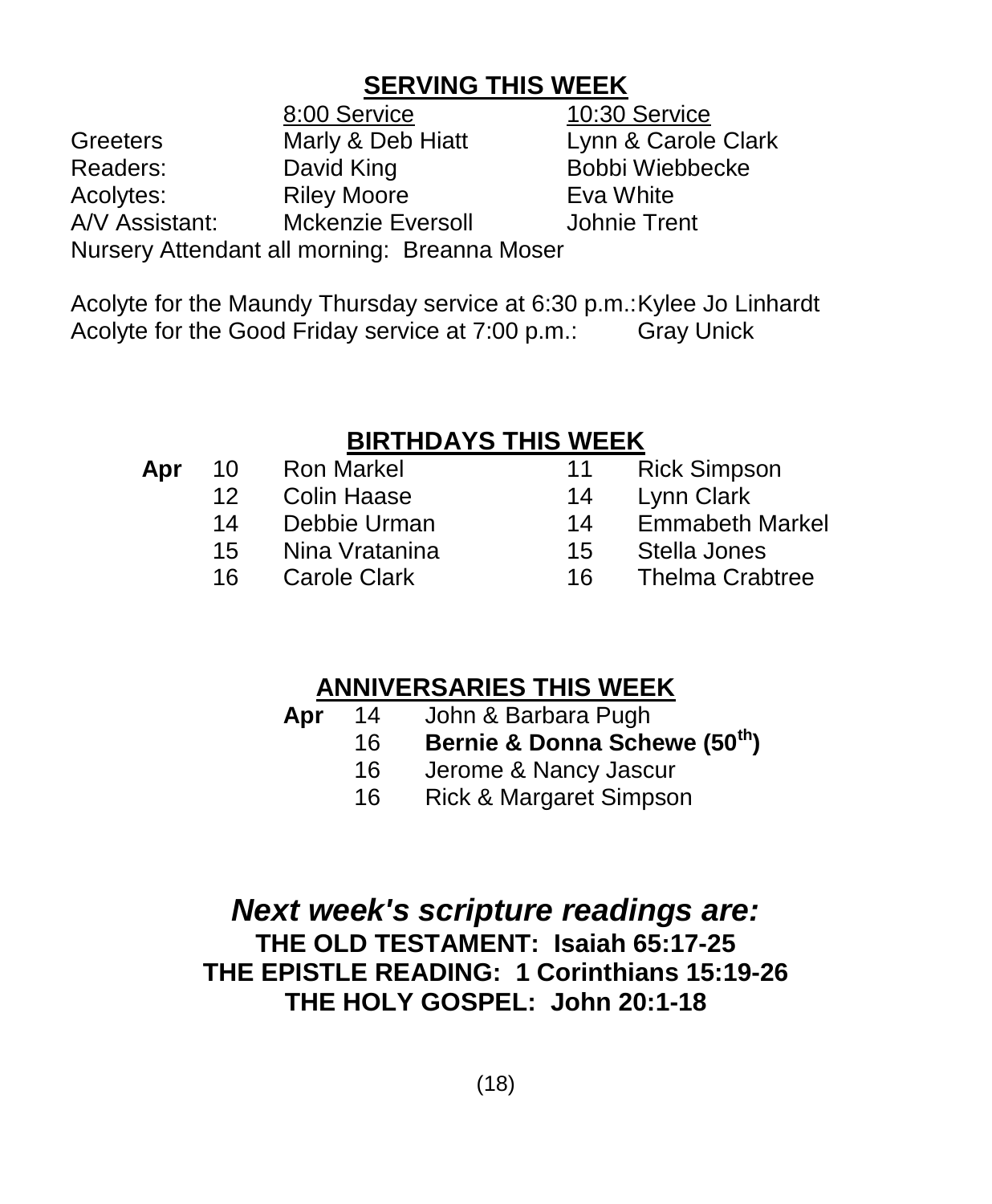#### **SERVING NEXT WEEK**

8:00 Service 10:30 Service Greeters: Bruce & Bonnie Borth Tim & Heather Rathert Readers: Bruce Borth David Kleimola Acolytes: Samantha Ulm Cole Rubican A/V Assistant: Mckenzie Eversoll Ayden Witherspoon Nursery Attendant all morning: Tina Hansen



 $7:00 - 10:00$  a.m. Fellowship Hall

#### **Breakfast will be served between the Easter services.**

(We won't have Ignite! nor Youth Bible Classes. Adult Class will meet.)

On the menu: Pancakes, eggs, and all the fixin's!

All donations will benefit the National Youth Gathering trip.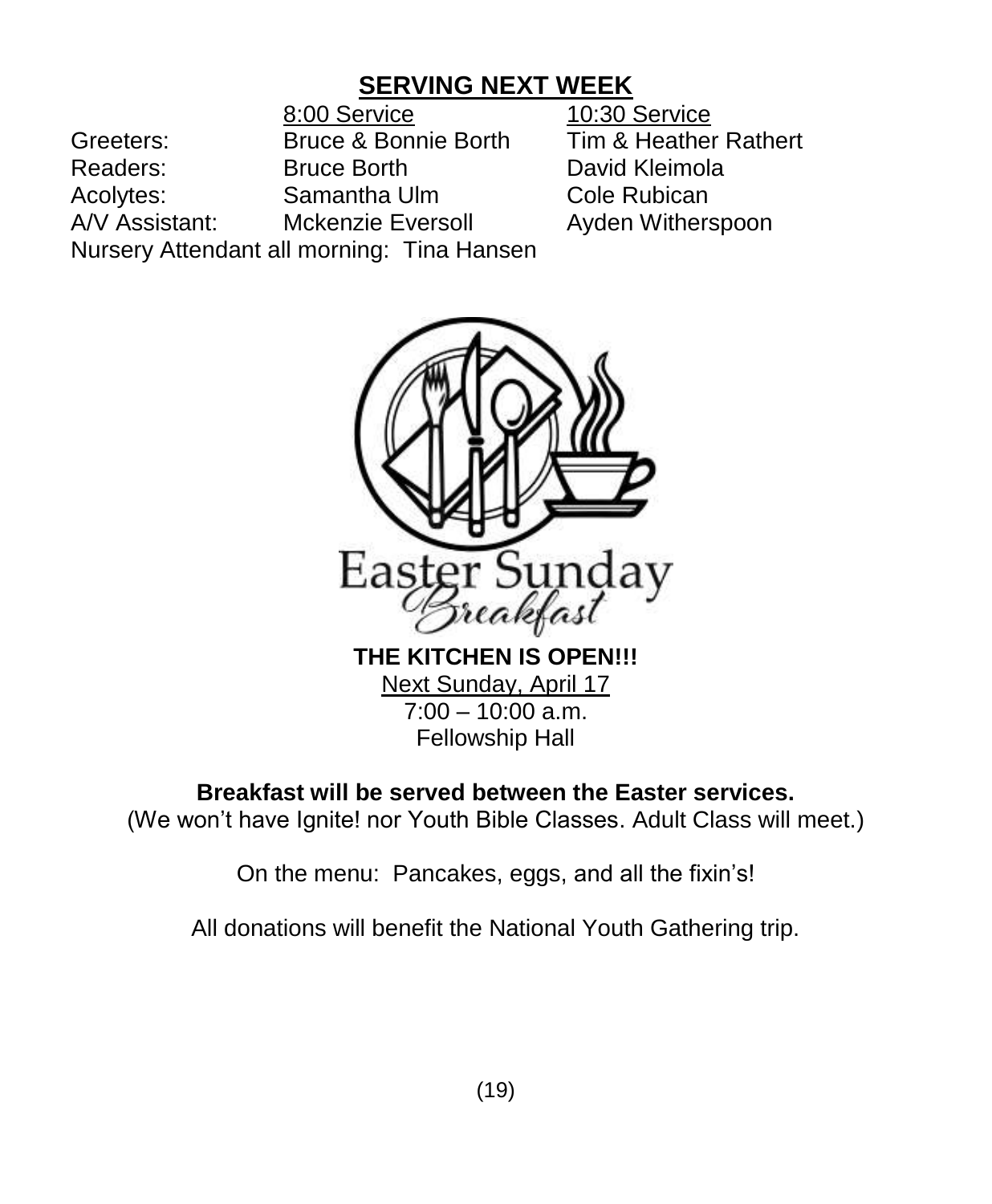**Easter Egg Hunt** on Sunday, April 17 beginning at 9:30 a.m. Please meet in the Fellowship Hall.

**Children** – bring your baskets and hunt for eggs! Contact Jonah Kaufmann if you have questions.

**NOTE:** There is a box in the Narthex for donations of candy. We would appreciate donations of individually wrapped candy.



### **PARISH NOTES**

*THANK YOU to everyone who contributed to our worship service today.* 

**ANNOUNCEMENTS**: Please submit announcements to the Church Office by Wednesdays by e-mailing, calling, or dropping a note in the offering plate on Sundays.

*IN A MEDICAL FACILITY LAST WEEK WAS...***Ron Belek**. We pray the Great Physician will continue to bring him healing and strength.

**APRIL NEWSLETTERS**: The newsletter has been distributed via email and the Narthex. If we have an email address for you then hopefully you have already received it. If we don't have an email, a printed copy is on the table in the Narthex for you to pick up and take home.

 If you would like to receive newsletters via email please contact the church office at 270-843-9595. The **DEADLINE** for articles for the May newsletter is Friday, April 15.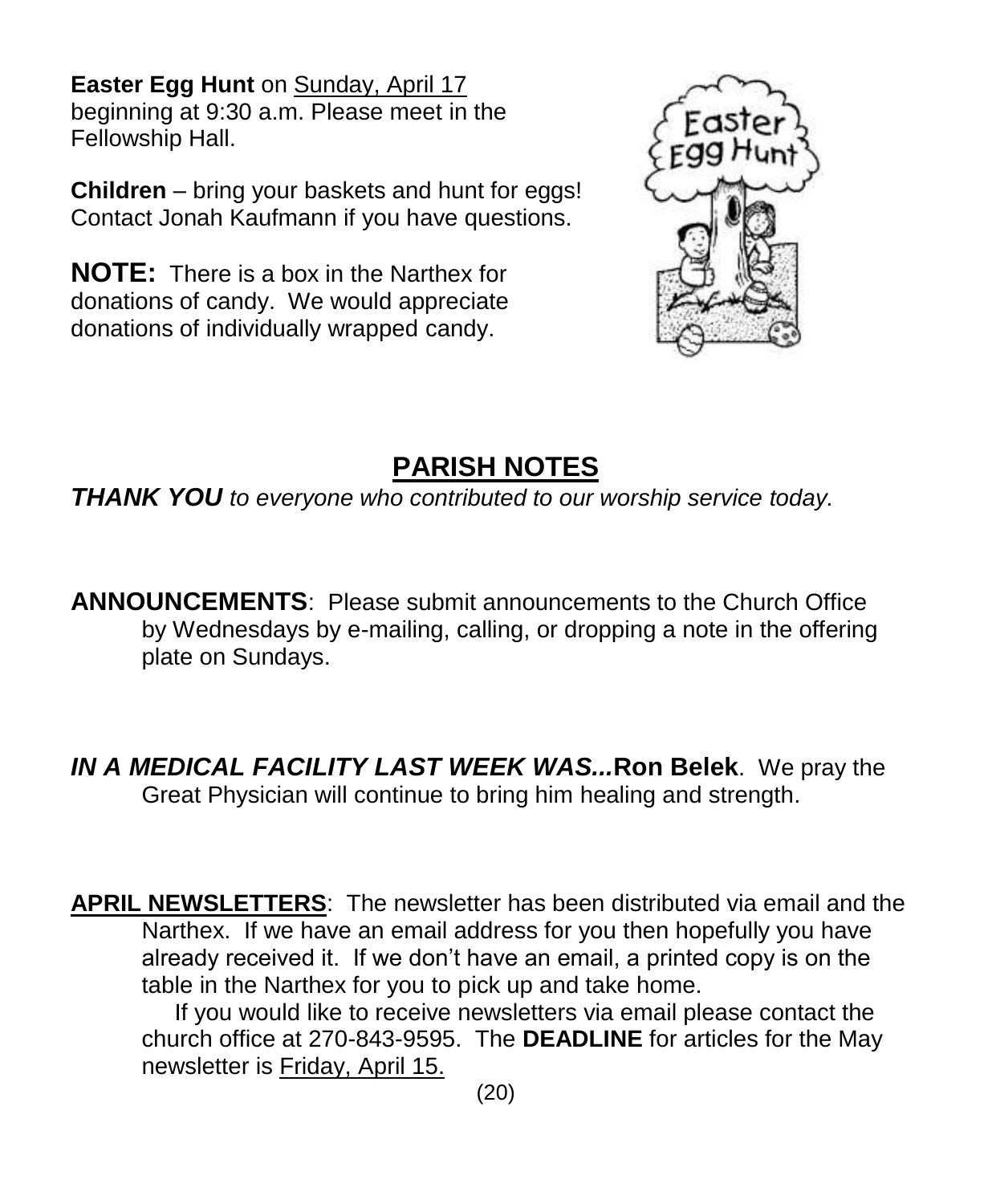#### **HOLY TRINITY LUTHERAN SCHOOL NEWS**

- 1. **Now Hiring** for the 2022-2023 school year  $-3<sup>rd</sup>$  grade teacher and Preschool Director. For information, please go to [www.htlsbg.com](http://www.htlsbg.com/) or contact the school office at 270-843-1001.
- 2. HTLS **closed** for Good Friday, April 15.
- 3. **Restaurant Fundraiser Event** Enjoy a meal and help out HTLS at the same time! Contact Alex Trabue at [pto@htlc-bg.org](mailto:pto@htlc-bg.org) for additional information.

**Donato's** (Cave Mill Rd Location) – Tuesday, April 26

#### **LWML NEWS**

- 1. For more information about LWML, please contact Claudine Stirn at 270-793-9991.
- 2. **LWML Mid-South District Convention –** Our district convention will take place this year on June 10-12 in Clarksville, TN at the Town Place Suites by Marriott. The theme is "Planting Seeds of Faith – Growing and Sharing God's Word," based on 1 Corinthians 3:6. The keynote speaker is Rev. Dr. Gregory Seltz, Director of the Lutheran Center for Religious Liberty and speaker emeritus of "The Lutheran Hour."

 Early registration deadline is April 18, and the cost is \$80. Registration from April 19-May 20 is \$90. An interesting seminar being presented at the convention is "Learn about the Mara Evangelical Church and Burmese Culture." This is especially timely for us at Holy Trinity because the Burmese church worships in our building!

See or call Marsha Holm (407-579-3860) for full convention details.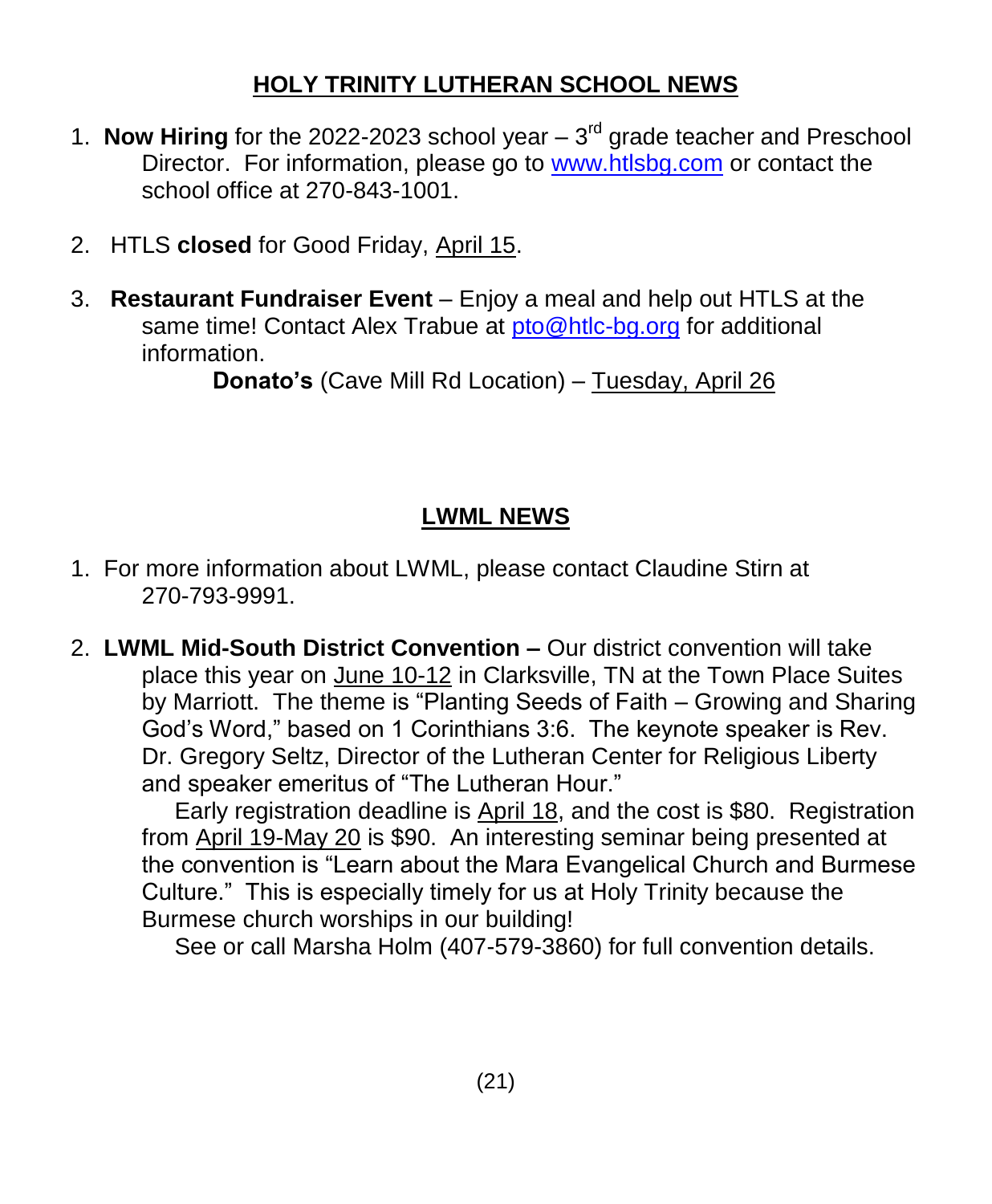#### **STEP UP 4LIFE**

CALLING ALL CONGREGATION MEMBERS! It's time to join Step Up 4Life! Registration takes place for LFL's walk for life from April 25 to May 1 at [www.charityfootprints.com/stepup4life](http://www.charityfootprints.com/stepup4life) or use the Lutherans For Life app to join others from across the nation raising money to support a Gospel-motivated approach to addressing life issues. If you wish to be part of Holy Trinity's team, talk to Pastor Press. Cost is \$30 for an individual or \$25 per person for teams of two or more.

#### **YOUTH WORK**

**Fuel With Friends** and **Junior Confirmation Class** will NOT meet through Lent/Easter. Youth and their parents are encouraged to attend our midweek services. Contact Pastor Toopes if you have any questions.

#### **SMITHS GROVE OUTREACH**

- 1. **Communion Every Saturday:** Communion will be celebrated at the Smiths Grove site each week going forward. This will enable more of our people to receive the Lord's Supper for the strengthening of their faith and witness.
- 2. You are invited to attend worship services of Holy Trinity's Smiths Grove site every **Saturday at 5:00 p.m.** at the First Christian Church in Smiths Grove (427 College St, corner of 5th). Bible class is being held **Saturday at 4:00 p.m**.

 Our prayer is that this new worship site will enable the Word to have impact on more people in the surrounding community. Your prayers and your support are vital to this outreach ministry.